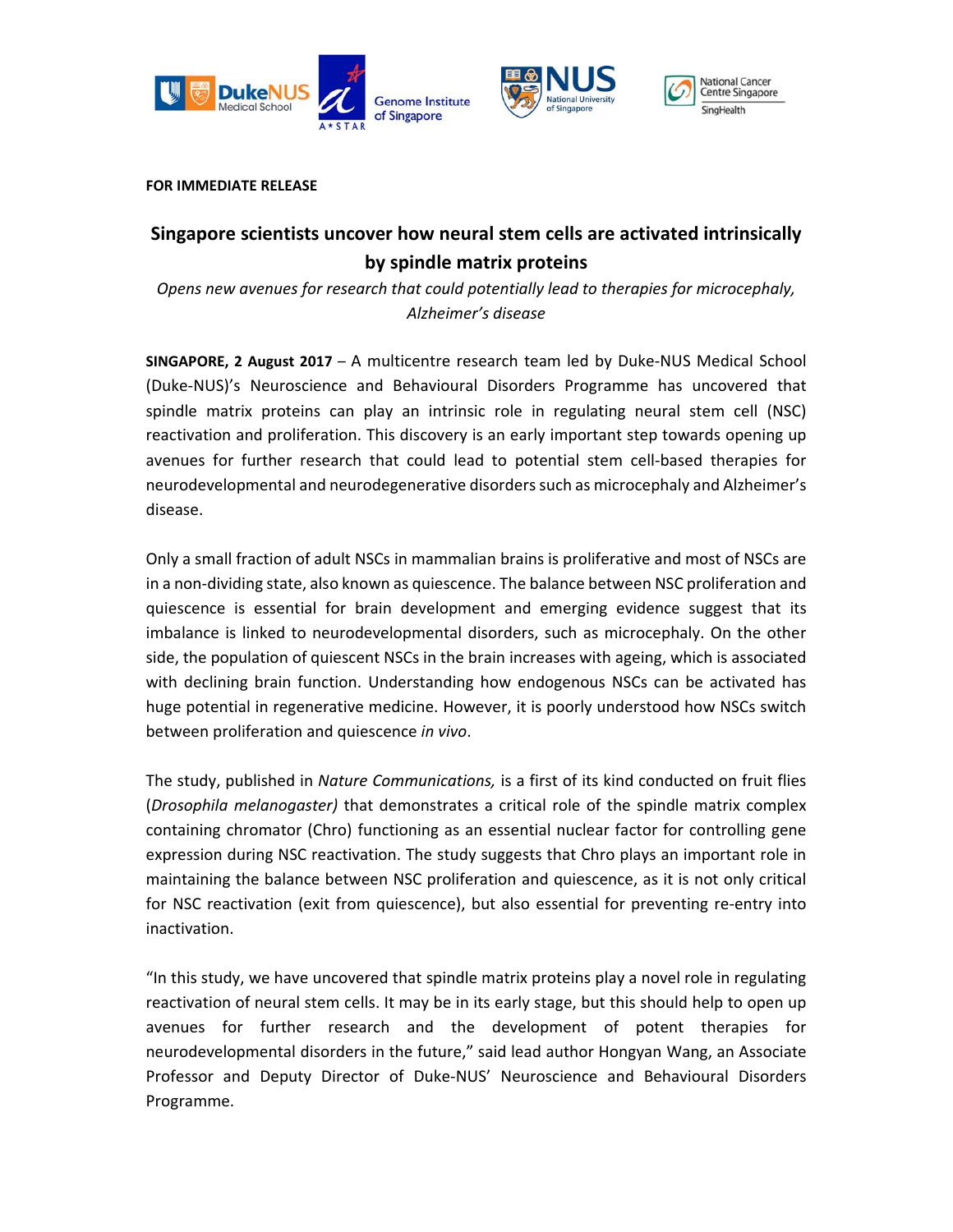The team employed state-of-art genomic technique for transcriptome analysis *in vivo* and identified binding-sites of Chro in NSCs. The main findings from these experiments suggest that Chro is a master nuclear factor that reactivates NSCs through regulating gene expression of key transcription factors that either promote or repress the proliferation of NSCs. The study also suggests that Chro functions downstream of Insulin/PI3k pathway, which is known to promote NSC reactivation and mutations of which are found in microcephalic patients.

"Our study demonstrates that some of the players such as transcription factors *Grainy Head and Prospero* act downstream of Chro and identifies the likely pathway by which NSCs are activated," added Professor Wing-Kin Sung, who is from the National University of Singapore (NUS) School of Computing and a Senior Group Leader at A\*STAR's Genome Institute of Singapore (GIS).

In addition to Hongyan Wang and Wing-Kin Sung, other co-authors of this publication include Song Li (first author), Shenli Zhang, Angie Lay Keng Tan, Su Ting Tay and Chwee Tat Koe from Duke-NUS, Patrick Tan from Duke-NUS, National Cancer Centre Singapore, NUS and GIS, and Yingjie Zhang from Duke-NUS and NUS.

The study was supported by the National Research Foundation Singapore under the Cooperative Basic Research Grant (NMRC/CBRG/0082/2015), administered by the Singapore Ministry of Health's National Medical Research Council, and the Khoo Postdoctoral Fellowship Award.

###

**For media queries, please contact:**  Mr Indra Gurung Duke-NUS Medical School Email: indra.gurung@duke-nus.edu.sg Tel: (65) 6516 4956

Ms Joyce Ang Senior Officer, Office of Corporate Communications Genome Institute of Singapore, A\*STAR Email: angjj@gis.a-star.edu.sg Tel: (65) 6808 8101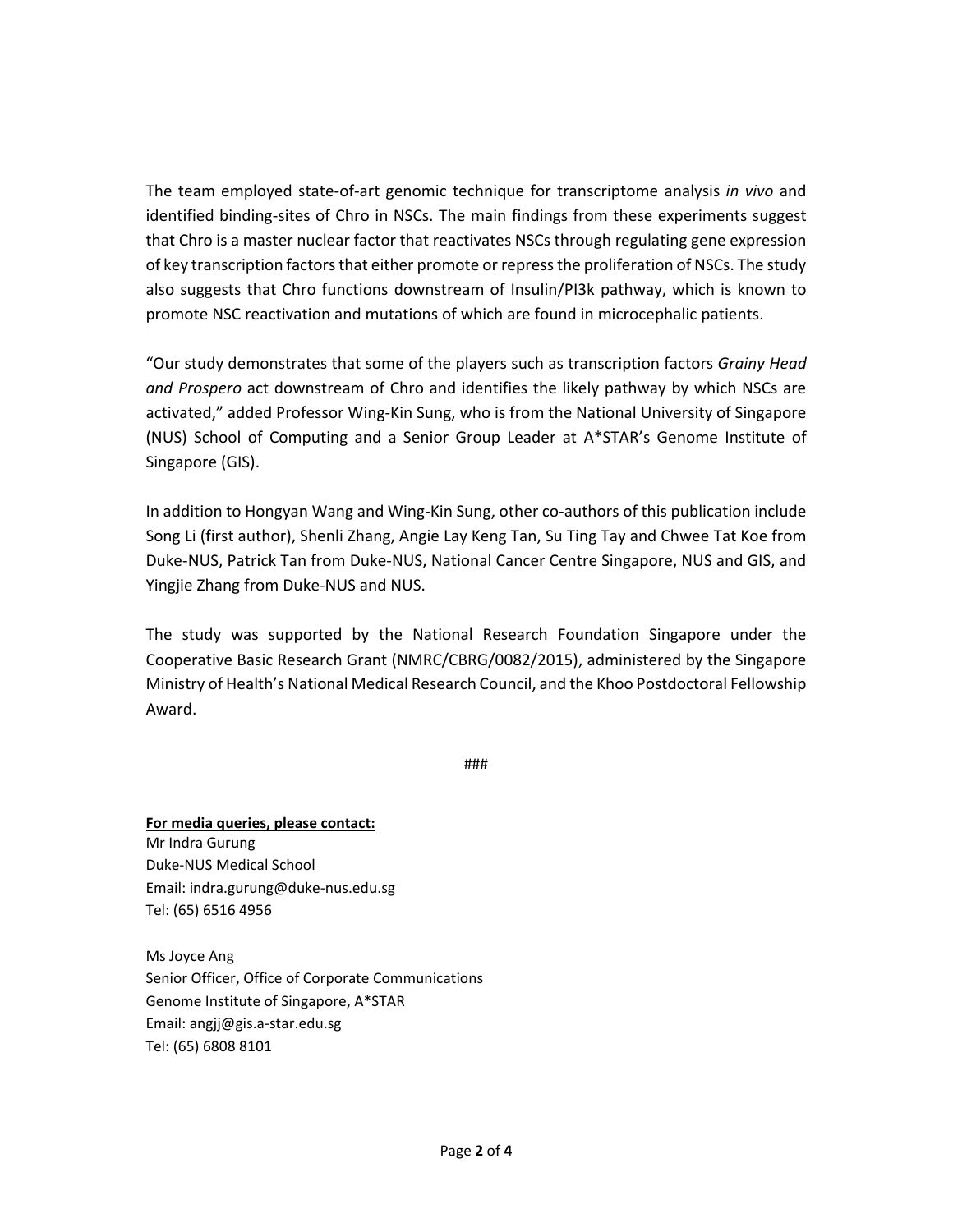## **About Duke-NUS Medical School**

The Duke-NUS Medical School (Duke-NUS, 杜克 一 新加坡国立大学医学院) was established in 2005 as a strategic collaboration between the Duke University School of Medicine, located in North Carolina, USA, and the National University of Singapore (NUS). Duke-NUS offers a graduate-entry, 4 year MD (Doctor of Medicine) training programme based on the unique Duke model of education, with one year dedicated to independent study and research projects of a basic science or clinical nature. Duke-NUS also offers MD/PhD and PhD programmes. Duke-NUS has five Signature Research Programmes: Cancer and Stem Cell Biology, Neuroscience and Behavioural Disorders, Emerging Infectious Diseases, Cardiovascular and Metabolic Disorders, and Health Services and Systems Research.

Duke-NUS and SingHealth have established a strategic partnership in academic medicine that will guide and promote the future of medicine, tapping on and combining the collective strengths of SingHealth's clinical expertise and Duke-NUS' biomedical sciences research and medical education capabilities.

For more information, please visit www.duke-nus.edu.sg

## **About A\*STAR's Genome Institute of Singapore (GIS)**

The Genome Institute of Singapore (GIS) is an institute of the Agency for Science, Technology and Research (A\*STAR). It has a global vision that seeks to use genomic sciences to achieve extraordinary improvements in human health and public prosperity. Established in 2000 as a centre for genomic discovery, the GIS will pursue the integration of technology, genetics and biology towards academic, economic and societal impact.

The key research areas at the GIS include Human Genetics, Infectious Diseases, Cancer Therapeutics and Stratified Oncology, Stem Cell and Regenerative Biology, Cancer Stem Cell Biology, Computational and Systems Biology, and Translational Research.

The genomics infrastructure at the GIS is utilised to train new scientific talent, to function as a bridge for academic and industrial research, and to explore scientific questions of high impact.

For more information about GIS, please visit www.gis.a-star.edu.sg

#### **About the Agency for Science, Technology and Research (A\*STAR)**

The Agency for Science, Technology and Research (A\*STAR) is Singapore's lead public sector agency that spearheads economic oriented research to advance scientific discovery and develop innovative technology. Through open innovation, we collaborate with our partners in both the public and private sectors to benefit society.

As a Science and Technology Organisation, A\*STAR bridges the gap between academia and industry. Our research creates economic growth and jobs for Singapore, and enhances lives by contributing to societal benefits such as improving outcomes in healthcare, urban living, and sustainability.

We play a key role in nurturing and developing a diversity of talent and leaders in our Agency and Research Institutes, the wider research community and industry. A\*STAR oversees 18 biomedical